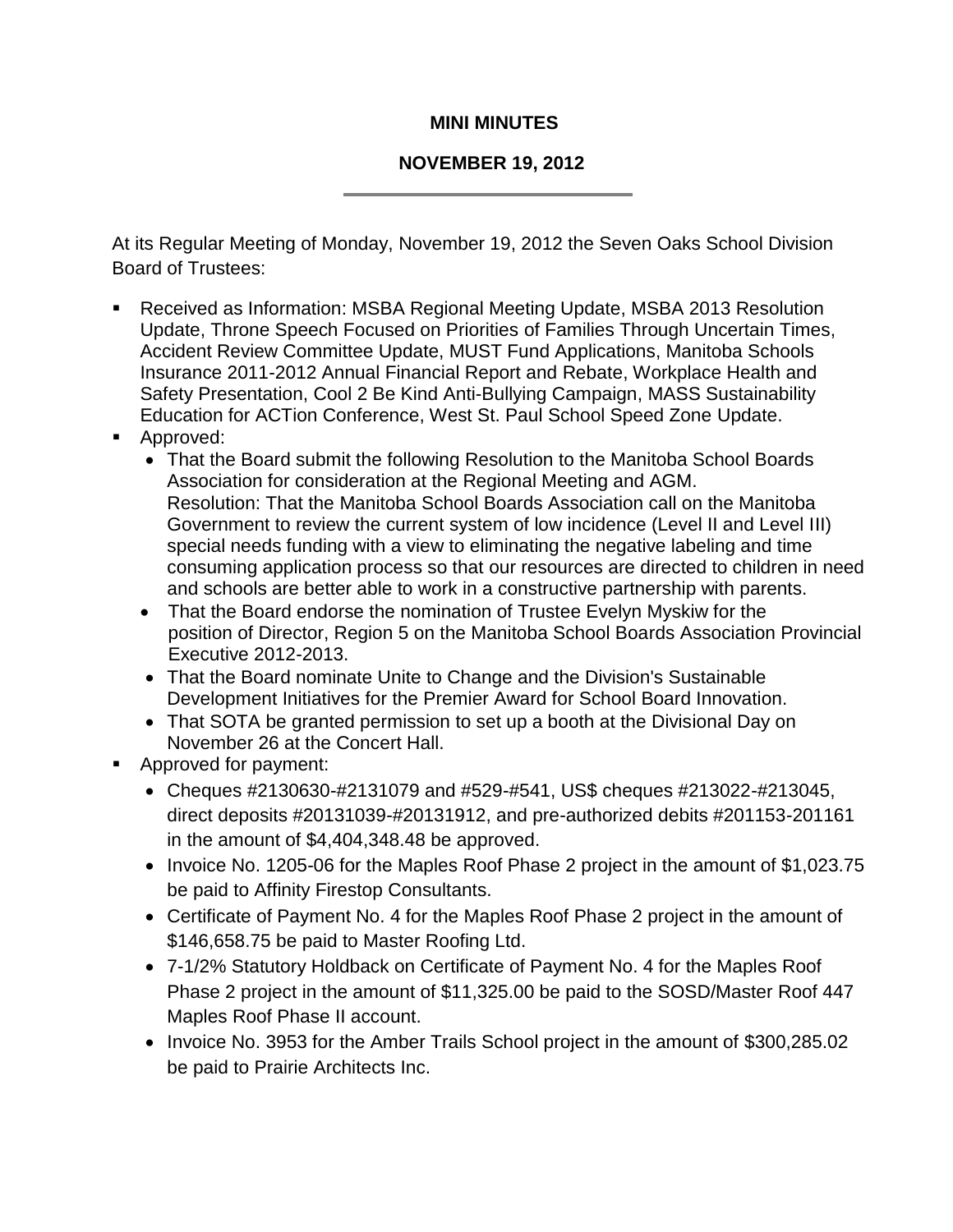- Invoice No. 700061 for the Portables 45, 46, 47 FY12 project in the amount of \$3,826.20 be paid to Stantec Consulting.
- Invoice No. 14256 for the Maples Roof Phase 2 project in the amount of \$62,874.00 be paid to Tritech Fall Protection.
- **Conference Reports received from:** 
	- Alberta Self, Teacher, Constable Finney School: 2012 International Diversity Conference, June 11 to 13, 2012 - Vancouver, British Columbia.
	- Diana Borys, Teacher, R.F. Morrison School: National Ukrainian Teacher's Conference, May 4 to 6, 2012 - Toronto, Ontario.
	- Garrett Loeppky, Teacher, Garden City Collegiate: American Educational Research Association - To Know Is Not Enough, April 13 to 17, 2012 - Vancouver, British Columbia.
	- Marty Lerat, Teacher, Maples Collegiate: International Polar Years 2012 Conference, April 22 to 27, 2012 - Montreal, Quebec.
	- Robert La Voie, Teacher, Constable Finney School: 2012 International Diversity Conference, June 11 to 13, 2012 - Vancouver, British Columbia.
	- Shane Dilka, Teacher, West Kildonan Collegiate: Food and Nutrition Conference and Expo 2012, October 6 to 9, 2012 - Philadelphia, Pennsylvania.
- Correspondence received from:
	- Guest Lecture University of Winnipeg: Dr. Ben Levin, "Making a Difference in Urban Schools", Tuesday, November 13, 2012.
	- MSBA 2012/2013 Association Membership: Membership been posted on the Portal.
	- Carolyn Duhamel, Executive Director, MSBA: Janis Arnold appointed Board Development Consultant effective January 2, 2013.
	- Manitoba Education School Programs Division: Parent brochures supporting the new provincial report cards [http://www.edu.gov.mb.ca/k12/assess/report\\_cards/index.html.](http://www.edu.gov.mb.ca/k12/assess/report_cards/index.html)
	- Carolyn Duhamel, Executive Director, MSBA: AMM Resolutions affecting schools and education.
	- Dino Altieri, Assistant Director, Aboriginal Education Directorate: Manitoba Education conducting an external evaluation of the Community Schools Partnership Initiative (CSPI).
	- Nancy Allan, Minister of Education: Low Cost Bike Helmet Initiative.
	- Nancy Allan, Minister of Education: Congratulating Jeff Cieszecki on receiving the 2012 Prime Minister's Award for Teaching Excellence.
	- Edward Ploszay, Chair, Seven Oaks Board of Trustees: Congratulating Jeff Cieszecki on receiving the 2012 Prime Minister's Award for Teaching Excellence.
	- Koats for Kids.
	- Marc Lemoine, Deputy City Clerk, City of Winnipeg: Rezoned land located north of Templeton Avenue between Ritchie Street and Pipeline Road (new Amber Trails School site) to PR2.
	- Rick Dedi, Executive Director, The Public Schools Finance Board: Maples Collegiate Institute - Roof Replacement Phase 2.